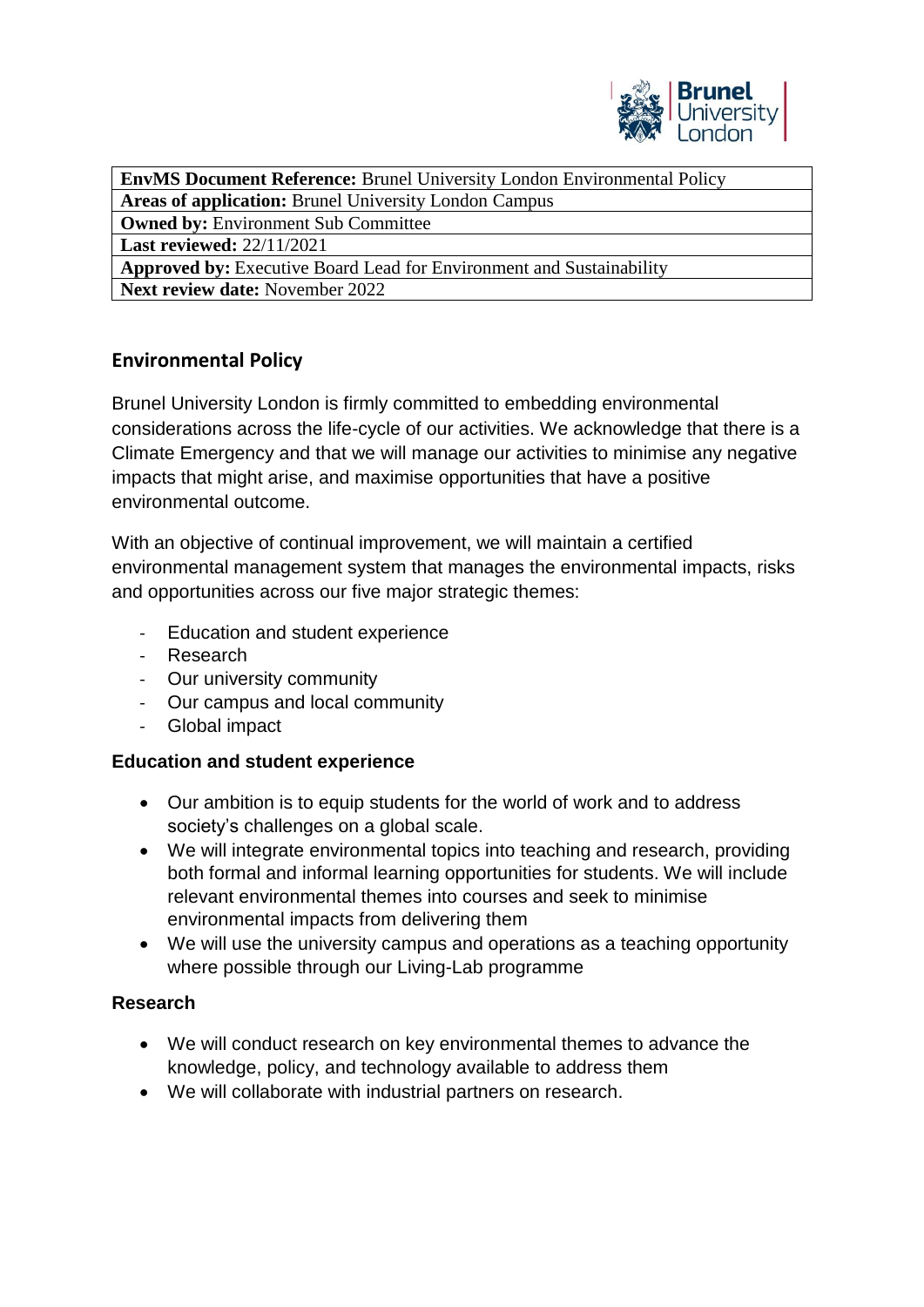

#### **Our University community**

- We will establish effective communication channels to ensure all staff, students, alumni and partners are aware of our environmental policy and our approach to environmental management
- We will report our environmental performance with internal and external stakeholders
- We will collaborate with alumni and partners on environmental challenges, through research, student placements, and seeking input on curriculum design

#### **Our campus and local community**

- Enhance the University's carbon management and continue to reduce its carbon emissions
- Improve energy and water management by reducing their consumption
- Implement the waste hierarchy to minimise waste through elimination, reduction, reuse and recycling
- Implement the Travel Plan and promote sustainable modes of transport to and from the University
- Enhance biodiversity and maintain the grounds and buildings in a sustainable manner
- Include sustainable considerations in procurement decisions, setting both minimum standards and supporting collaboration to address environmental issues
- Enhance energy efficiency in the estate and buildings by undertaking necessary refurbishment work and by minimising adverse impacts
- Aim to minimise the impact of noise and nuisance on our community from our university and student activities

## **Global impact**

- We will seek to address key environmental challenges through our teaching, research and our own operations
- We will develop strategic partnerships with industry to deliver impact on environmental topics through knowledge transfer
- We will develop innovative ways to deliver education across the globe